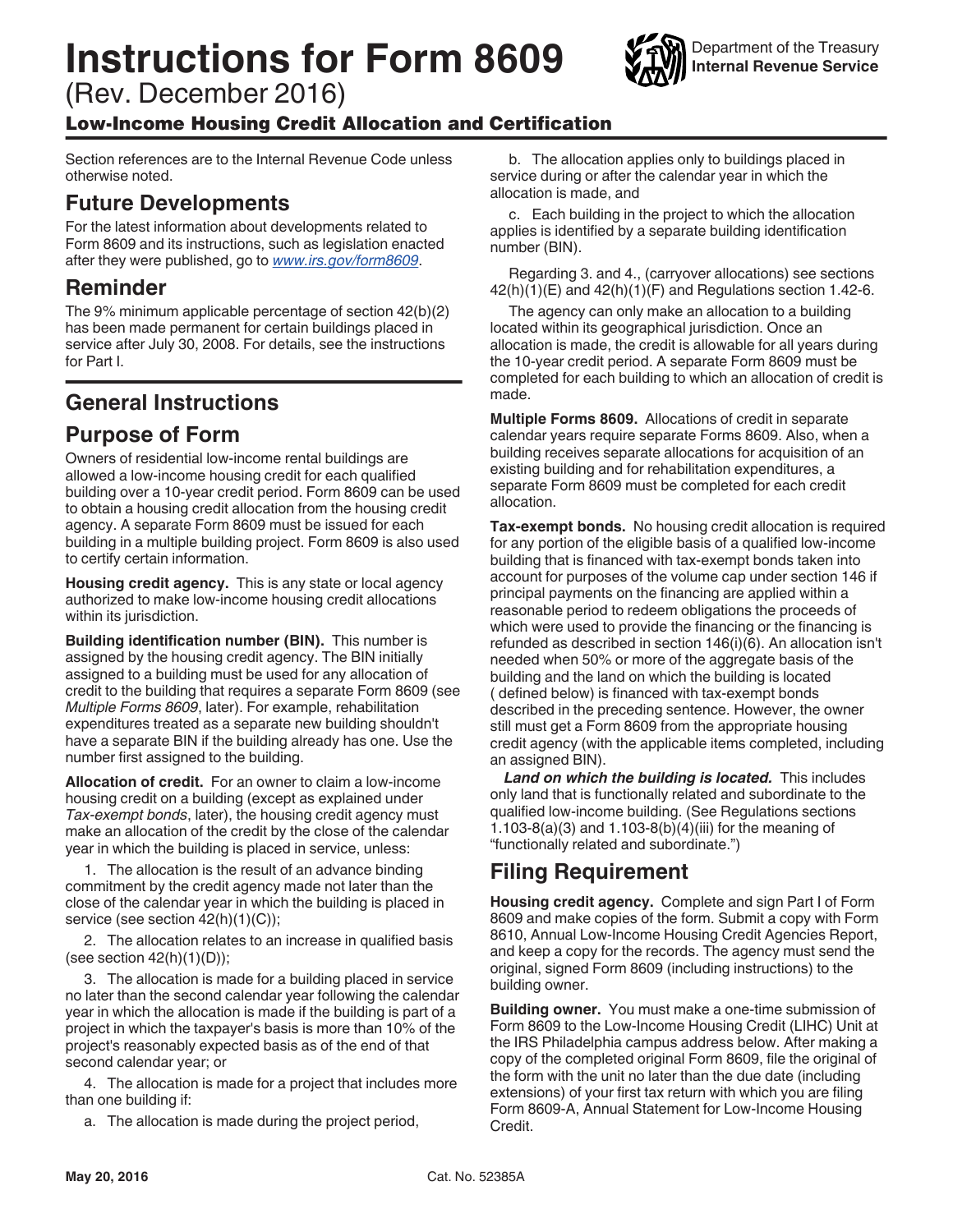*Where to file Form 8609.* Send the properly completed and signed form(s) to:

Department of the Treasury Internal Revenue Service Center Philadelphia, PA 19255-0549

**Note.** The housing credit agency may require you to submit a copy of Form 8609 with a completed Part II to the agency. You should contact the agency to obtain agency filing requirements.

Also, file Form 8609-A for each year of the 15-year compliance period. The credit is claimed on Form 8586, Low-Income Housing Credit. See the forms for filing instructions.

# **Building Owner's Recordkeeping**

Keep the following items in your records for three years after the due date (including extensions) of the owner's tax return for the tax year that includes the end of the 15-year compliance period.

A copy of the original Form 8609 received from the housing agency and all related Forms 8609-A (or predecessor Schedules A (Form 8609)), Forms 8586, and any Forms 8611, Recapture of Low-Income Housing Credit.

• If the maximum applicable credit percentage allowable on line 2 reflects an election under section 42(b)(1)(ii), (or former section  $42(b)(2)(A)(ii)$ , for buildings placed in service before July 31, 2008), a copy of the election statement.

• If the binding agreement specifying the housing credit dollar amount is contained in a separate document, a copy of the binding agreement.

• If the housing credit dollar amount allocated on line 1b reflects an allocation made under section 42(h)(1)(E) or section  $42(h)(1)(F)$ , a copy of the allocation document.

# **Specific Instructions Part I—Allocation of Credit**

#### **Completed by Housing Credit Agency Only**

**Addition to qualified basis.** Check this box if an allocation relates to an increase in qualified basis under section 42(f) (3). Enter only the housing credit dollar amount for the increase. Don't include any portion of the original qualified basis when determining this amount.

**Amended form.** Check this box if this form amends a previously issued form. Complete all entries and explain the reason for the amended form. For example, if there is a change in the amount of initial allocation before the close of the calendar year, file an amended Form 8609 instead of the original form.

**Item A.** Identify the building for which this Form 8609 is issued when there are multiple buildings with the same address (e.g., BLDG. 6 of 8).

**Line 1a.** Generally, where Form 8609 is the allocating document, the date of the allocation is the date the Form 8609 is completed, signed, and dated by an authorized official of the housing credit agency during the year the building is placed in service.

However, if an allocation is made under section 42(h)(1) (E) or 42(h)(1)(F), the date of allocation is the date the authorized official of the housing credit agency completes,

signs, and dates the section  $42(h)(1)(E)$  or  $42(h)(1)(F)$ document used to make the allocation. If no allocation is required (i.e., 50% or greater tax-exempt bond financed building), leave line 1a blank.

Line 1b. Enter the housing credit dollar amount allocated to the building for each year of the 10-year credit period. The amount should equal the percentage on line 2 multiplied by the amount on line 3a. The housing credit agency is required to allocate only the amount necessary to assure project feasibility. To accomplish this, the agency can, to the extent permitted by the Code and regulations, lower the percentage on line 2 and the amount on line 3a. See the instructions for these lines for the limits that apply. For tax-exempt bond projects for which no allocation is required, enter the housing credit dollar amount allowable under section 42(h)(4).

**Line 2.** The maximum applicable credit percentage allowable is determined in part by the date the building was placed in service. Follow the instructions pertaining to the date the building was placed in service.

Enter the maximum applicable credit percentage allowable to the building for the month the building was placed in service or, if applicable, for the month determined under section 42(b)(1)(ii). This percentage may be less than the applicable percentage published by the IRS.

*A minimum applicable credit percentage of 9% is in effect for new non-federally subsidized buildings*  **Placed in service after July 30, 2008. The 9% <b>placed in service after July 30, 2008. The 9%** *minimum also applies to new non-federally subsidized buildings even if the taxpayer made an irrevocable election under former section 42(b)(1)(A)(ii). If this circumstance applies, don't enter less than 9% on line 2. See section 42(m) and Regulations section 1.42-8(a)(4).*

If an election was made under section  $42(b)(1)(A)(ii)$  to use the applicable percentage for a month other than the month in which a building is placed in service, the requirements of Regulations section 1.42-8 must be met. The agency must keep a copy of the binding agreement. The applicable percentage is published monthly in the Internal Revenue Bulletin. For new buildings that aren't federally subsidized under section 42(i)(2)(A), use the applicable percentage for the 70% present value credit, but don't enter less than 9%, unless the housing credit agency determines that a lesser amount is necessary to assure project feasibility. For new buildings that are federally subsidized, or existing buildings, use the applicable percentage for the 30% present value credit. See the instructions for line 6 for the definition of "federally subsidized," and the time period for which the definition applies. A taxpayer may elect under section 42(i)(2) (B) to reduce eligible basis by the proceeds of any tax-exempt obligation in order to obtain the higher credit percentage.

For allocations to buildings for additions to qualified basis under section 42(f)(3), don't reduce the applicable percentage even though the building owner may only claim a credit based on two-thirds of the credit percentage allocated to the building.

**Line 3a.** Enter the maximum qualified basis of the building. In computing qualified basis, the housing credit agency should use only the amount of eligible basis necessary to result in a qualified basis which, when multiplied by the percentage on line 2, equals the credit amount on line 1b. However, the housing credit agency isn't required to reduce maximum qualified basis and can lower the maximum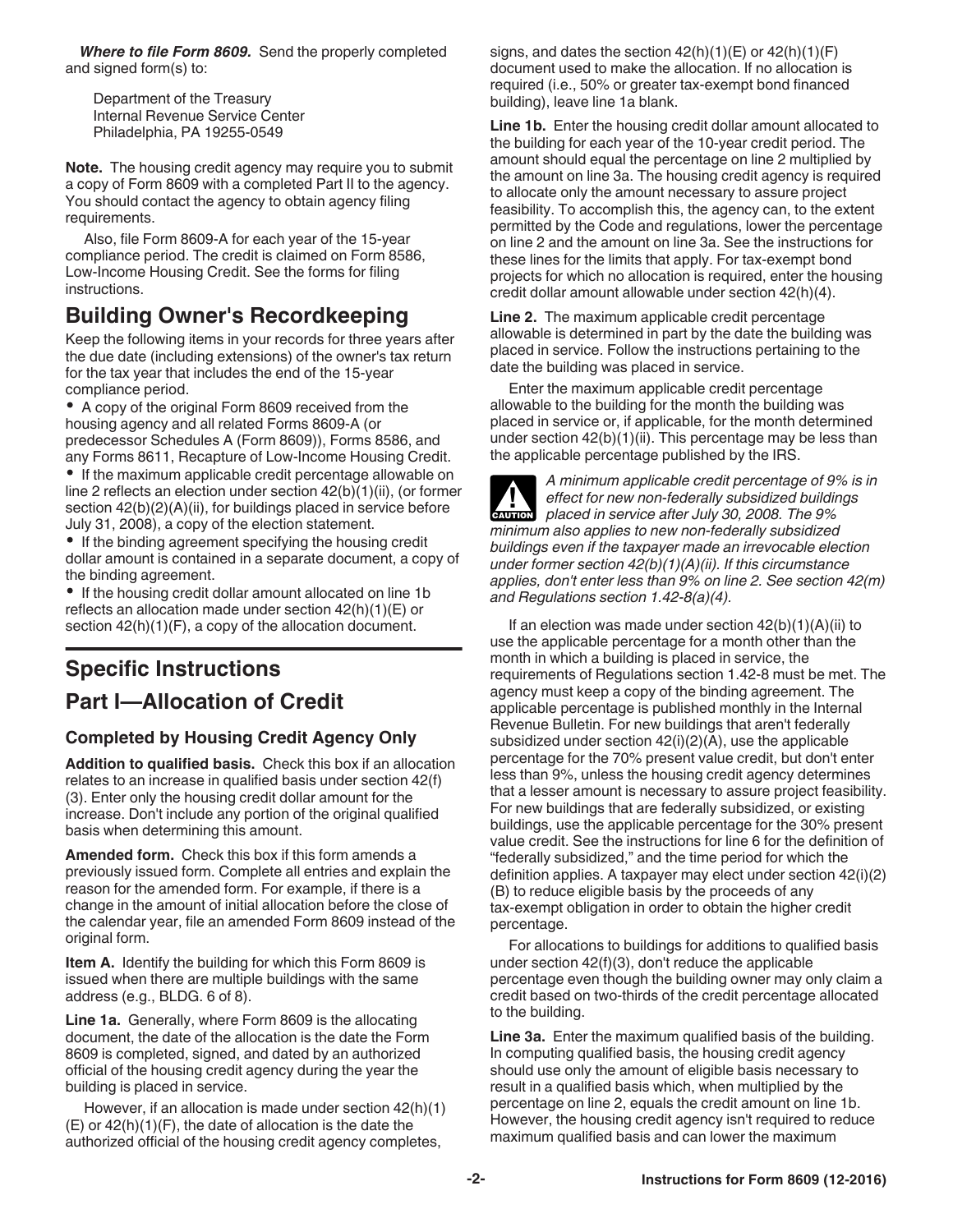applicable percentage on line 2. To compute qualified basis, multiply the eligible basis of the qualified low-income building by the smaller of:

The fractional amount of low-income units to all residential rental units (the "unit fraction") or

The fractional amount of floor space of the low-income units to the floor space of all residential rental units (the "floor space fraction").

Generally, the term "low-income unit" means any unit in a building if the unit is rent-restricted and the individuals occupying the unit meet the income limitation applicable to the project of which the building is a part. See section 42(g). Generally, a unit isn't treated as a low-income unit unless it's suitable for occupancy and used other than on a transient basis. Section 42(i)(3) provides for certain exceptions (e.g., units that provide for transitional housing for the homeless may qualify as low-income units). See sections 42(i)(3) and 42(c)(1)(E) for more information.

Except as explained in the instructions for line 3b below, the eligible basis for a new building is its adjusted basis as of the close of the first tax year of the credit period. For an existing building, the eligible basis is its acquisition cost plus capital improvements through the close of the first tax year of the credit period. See the instructions for line 3b and section 42(d) for other exceptions and details.

**Line 3b. Special rule to increase basis for buildings in certain high-cost areas.** If the building is located in a high-cost area (i.e., "qualified census tract" or "difficult" development area"), the eligible basis may be increased as follows.

For new buildings, the eligible basis may be up to 130% of such basis determined without this provision.

For existing buildings, the rehabilitation expenditures under section 42(e) may be up to 130% of the expenditures determined without regard to this provision.

Enter the percentage to which eligible basis was increased. For example, if the eligible basis was increased to 120%, enter "120."

Section 42(d)(5)(B)(v) permits a similar increase in basis for any non-federally subsidized building designated by the state agency to need the basis increase to be financially feasible as part of a qualified low-income housing project.



*See section 42(d)(5)(B) for definitions of a qualified census tract and a difficult development area, and for other details.*

**Note.** Before increasing eligible basis, the eligible basis must be reduced by any federal subsidy which the taxpayer elects to exclude from eligible basis. For buildings placed in service after July 30, 2008, the eligible basis can't include any costs financed with federal grant proceeds.

**Line 4.** Enter the percentage of the aggregate basis of the building and land on which the building is located that is financed by certain tax-exempt bonds. If this amount is zero, enter -0-. Don't leave this line blank.

**Line 5.** The placed-in-service date for a residential rental building is the date the first unit in the building is ready and available for occupancy under state or local law. Rehabilitation expenditures treated as a separate new building under section 42(e) are placed in service at the close of any 24-month period over which the expenditures are aggregated, whether or not the building is occupied during the rehabilitation period.

**Note.** The placed-in-service date for an existing building is determined separately from the placed-in-service date of rehabilitation expenditures treated as a separate new building.

**Line 6.** Not more than 90% of the state housing credit ceiling for any calendar year can be allocated to projects other than projects involving qualified nonprofit organizations. A qualified nonprofit organization must own an interest in the project (directly or through a partnership) and materially participate (within the meaning of section 469(h)) in the development and operation of the project throughout the compliance period. See section 42(h)(5) for more details.

Generally, no credit is allowable for acquisition of an existing building unless substantial rehabilitation is done. See sections  $42(d)(2)(B)(iv)$  and  $42(f)(5)$  that were in effect on the date the allocation was made. Don't issue Form 8609 for acquisition of an existing building unless substantial rehabilitation under section 42(e) is placed in service.

*Lines 6a and 6d.* A building is treated as federally subsidized if at any time during the tax year or prior tax year there is outstanding any tax-exempt bond financing, the proceeds of which are used (directly or indirectly) for the building or its operation. If a building is federally subsidized, then box 6a or 6d must be checked regardless of whether the taxpayer has informed the housing credit agency that the taxpayer intends to make the election under section 42(i)(2) (B) to reduce eligible basis by the proceeds of any tax-exempt obligation.

# **Part II—First-Year Certification**

#### **Completed by Building Owner With Respect to the First Year of the Credit Period**

*By completing Part II, you are certifying the date the building is placed in service corresponds to the date*  **building is placed in service corresponds to the data on line 5. If the Form 8609 issued to you contains** *the wrong date or no date, obtain a new or amended Form 8609 from the housing credit agency.*

**Line 7.** Enter the eligible basis (in dollars) of the building. Eligible basis doesn't include the cost of land. Determine eligible basis at the close of the first year of the credit period (see sections  $42(f)(1)$ ,  $42(f)(5)$ , and  $42(g)(3)(B)(iii)$  for determining the start of the credit period).

For new buildings, the eligible basis is generally the cost of construction or rehabilitation expenditures incurred under section 42(e).

For existing buildings, the eligible basis is the cost of acquisition plus rehabilitation expenditures not treated as a separate new building under section 42(e) incurred by the close of the first year of the credit period.

If the housing credit agency has entered an increased percentage in Part I, line 3b, multiply the eligible basis by the increased percentage and enter the result.

Residential rental property may qualify for the credit even though part of the building in which the residential rental units are located is used for commercial use. Don't include the cost of the nonresident rental property. However, you may generally include the basis of common areas or tenant facilities, such as swimming pools or parking areas, provided there is no separate fee for the use of these facilities and they are made available on a comparable basis to all tenants in the project.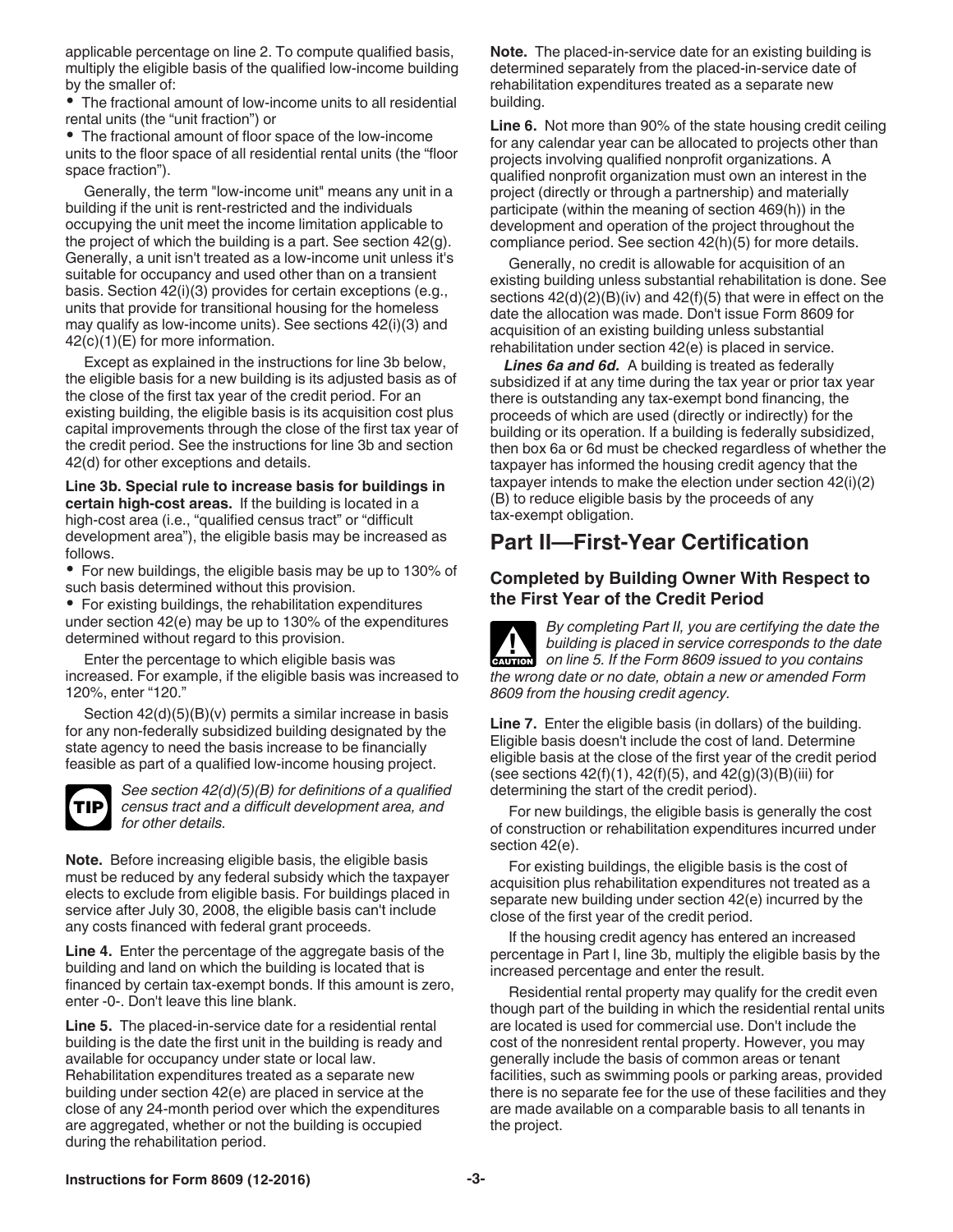The eligible basis shall not include any costs paid by the proceeds of a federal grant. Also, reduce the eligible basis by the entire basis allocable to non-low-income units that are above average quality standard of the low-income units in the building. You may, however, include a portion of the basis of these non-low-income units if the cost of any of these units doesn't exceed by more than 15% the average cost of all low-income units in the building, and you elect to exclude this excess cost from the eligible basis by checking the "Yes" box for line 9b. See section 42(d)(3).

You may elect to reduce the eligible basis by the proceeds of any tax-exempt obligation to obtain a higher credit percentage. To make this election, check the "Yes" box in Part II, line 9a. Reduce the eligible basis by the obligation proceeds before entering the amount on line 7. You must reduce the eligible basis by such obligation proceeds before multiplying the eligible basis by the increased percentage in Part I, line 3b.

**Line 8a.** Multiply the eligible basis of the building shown on line 7 by the smaller of the unit fraction or the floor space fraction as of the close of the first year of the credit period and enter the result on line 8a. Low-income units are units occupied by qualifying tenants, while residential rental units are all units, whether or not occupied. See the instructions for Part I, line 3a.

**Line 8b.** Each building is considered a separate project under section 42(g)(3)(D) unless, before the close of the first calendar year in the project period (defined in section 42(h)  $(1)(F)(ii)$ , each building that is (or will be) part of a multiple building project is identified by attaching the statement described below.

The statement must be attached to this Form 8609 and include:

The name and address of the project and each building in the project,

- The BIN of each building in the project,
- The aggregate credit dollar amount for the project, and
- The credit allocated to each building in the project.

*Notwithstanding a checked "Yes" box on line 8b, failure to attach a statement providing the above required information will result in each building being information will result in each building being considered a separate project under section 42(g)(3)(D). The minimum set-aside requirement (see the instructions for line 10c) is a project-based test.*

Two or more qualified low-income buildings may be included in a multiple building project only if they:

Are located on the same tract of land (including contiguous parcels), unless all of the dwelling units in all of the buildings being aggregated in the multiple building project are rent restricted units (see section 42(g)(7));

- Are owned by the same person for federal tax purposes;
- Are financed under a common plan of financing; and
- Have similarly constructed housing units.

A qualified low-income building includes residential rental property that is an apartment building, a single-family dwelling, a town house, a row house, a duplex, or a condominium.

**Line 9a.** Follow the instructions that apply for the date the building was placed in service.

You may elect to reduce the eligible basis by the proceeds of any tax-exempt obligation and claim the 70% present value credit on the remaining eligible basis. A minimum

applicable percentage of 9% is in effect for new non-federally subsidized buildings placed in service after July 30, 2008, unless the housing credit agency determines a lesser amount is necessary to assure project feasibility. However, if you make this election, you may not claim the 30% present value credit on the portion of the basis that was financed with the tax-exempt obligation.

**Line 9b.** See the instructions for Part II, line 7.

**Line 10a.** You may elect to begin the credit period in the tax year after the building is placed in service. Once made, the election is irrevocable.

**Note.** Section 42(g)(3)(B)(iii) provides special rules for determining the start of the credit period for certain multiple building projects.

**Line 10b.** Partnerships with 35 or more partners are treated as the taxpayer for purposes of recapture unless an election is made not to treat the partnership as the taxpayer. Check the "Yes" box if you don't want the partnership to be treated as the taxpayer for purposes of recapture. Once made, the election is irrevocable.

**Line 10c.** You must meet the minimum set-aside requirements under section  $42<sub>(g)</sub>(1)$  for the project by electing one of the following tests.

**20-50 Test.** Twenty percent (20%) or more of the residential units in the project must be both rent restricted and occupied by individuals whose income is 50% or less of the area median gross income or

**40-60 Test.** Forty percent (40%) or more of the residential units in the project must be both rent restricted and occupied by individuals whose income is 60% or less of the area median gross income.

**Note.** Owners of buildings in projects located in New York City may not use the 40-60 Test. Instead, they may use the **25-60 Test**. Under the 25-60 Test, 25% or more of the residential units in the project must be both rent restricted and occupied by individuals whose income is 60% or less of the area median gross income (see section 142(d)(6)).

Once made, the election is irrevocable.

*Rural projects.* For purposes of the 20-50, 40-60, and 25-60 tests, "national non-metropolitan median income" will be used for determining income if it exceeds "area median gross income," but only for determinations of income made after July 30, 2008, and buildings with an allocation of credit. See section 42(i)(8) for details.



*The minimum set-aside requirement is a project-based test and must be met by the close of the first year of the credit period in order to claim any credit for the first year or for any subsequent years.*

**Line 10d.** The deep rent skewed 15-40 election isn't an additional test for satisfying the minimum set-aside requirements of section  $42(g)(1)$ . The 15-40 test is an election that relates to the determination of a low-income tenant's income. Generally, a continuing resident's income may increase up to 140% of the applicable income limit ( 50% or less or 60% or less of the area median gross income (or, when applicable, national non-metropolitan median income) under the minimum set-aside rules described earlier in line 10c). When the deep rent skewed election is made, the income of a continuing resident may increase up to 170% of the applicable income limit. If this election is made, at least 15% of all low-income units in the